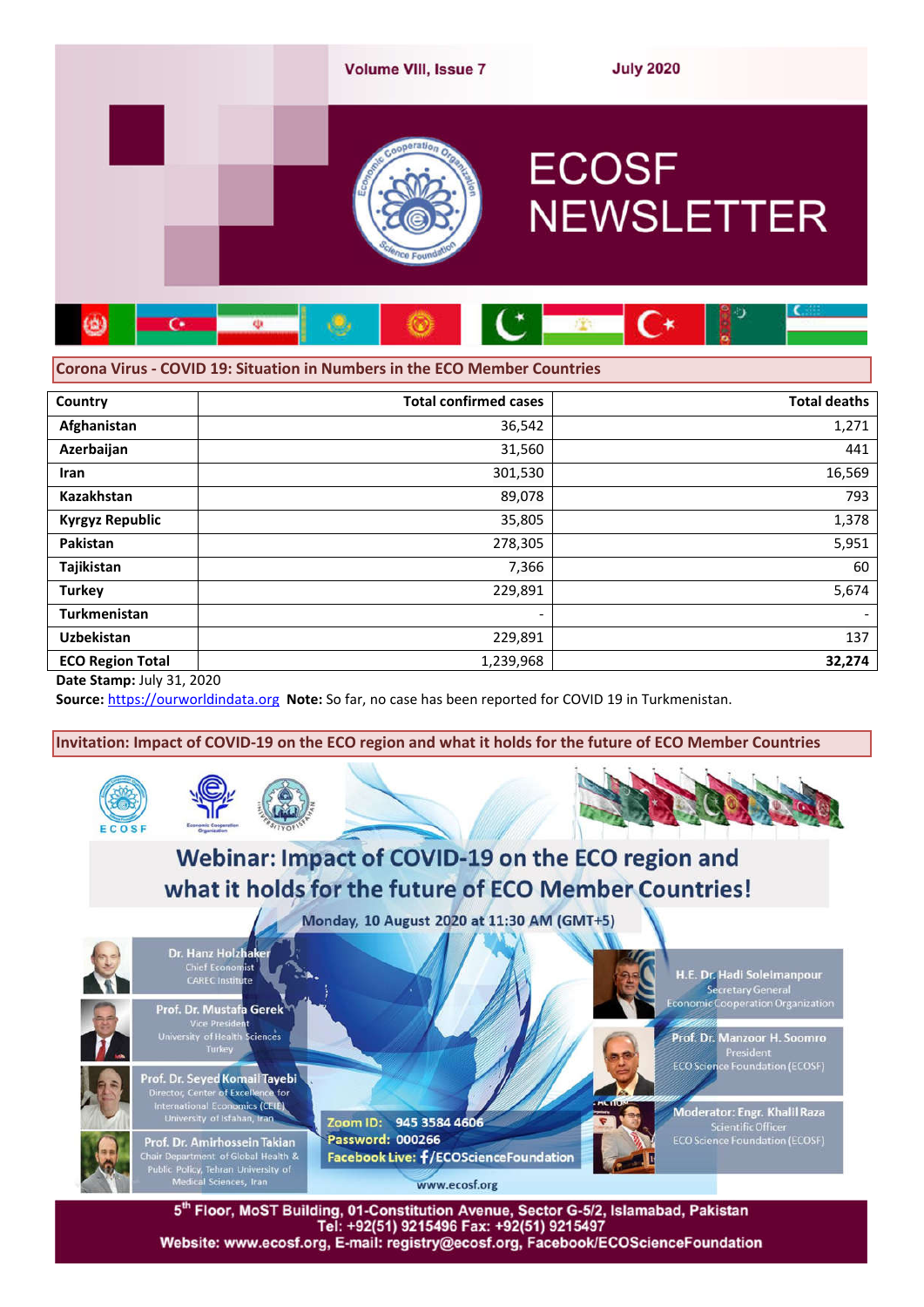# **ECOSF NEWSLETTER**

ECOSF is organizing a Webinar on the Impact of COVID-19 in the ECO region and what it holds for the future of ECO Member Countries on August 10, 2020. The discussion during the webinar will mainly underscore as to how ECO Member Countries have responded to the COVID-19 and identify gaps in the healthcare systems in the region. The webinar will generate discussion on the short-term and long-term impacts of the pandemic on the economic integration of the ECO region.

**President ECOSF invited as the Guest Speaker in the Webinar of Sustainability Insight series #5, organized by UNESCO Regional Science Bureau for Asia and the Pacific**



UNESCO Regional Science Bureau for Asia and the Pacific, Jakarta organized the fifth interview of the "Sustainability Insight" series on 16 July 2020. In this series, UNESCO Jakarta invites one implementing partner at a time and learn from their knowledge, experience, and view of the post-pandemic new normal.

President ECOSF Prof Dr. Manzoor Hussain Soomro was the guest speaker in the fifth interview session of the series. Prof. Dr. Shahbaz Khan, Director of UNESCO Regional Science Bureau for Asia and the Pacific, Jakarta conducted the insightful interview with Prof. Soomro on "**Investments in Science, Engineering, Technology and Mathematics (STEM) for SDGs".**

During the session, Prof Soomro and Prof Shahbaz Khan, Director of UNESCO Jakarta, discussed the critical role of STEM, Education for Sustainable Development (ESD), and Inquiry-based science education (IBSE) and relationship among them.

In Prof Soomro's view, STEM subjects are the important topics for ESD, and the IBSE is a key approach in teaching the STEM subjects. IBSE allows children the opportunity to explore "hands on", to experiment, to ask questions and to develop responses based on reasoning. Therefore, all three elements are synergistic, and important for all levels of society members and all genders.

Prof. Soomro highlighted that during the COVID-19 pandemic, the most significant challenge for ECO countries and beyond has been the lack of stable broadband. Unstable internet connection has been affecting the IBSE program and online teacher training, Prof. Soomro added. He highlighted that "it is important for government to invest on ICT infrastructure to support delivery of education".

Prof. Soomro underscored that the ideal level of investment in STEM. On average, ECO countries spend 0.3% of GDP on research and development, which is much less than most developed economies. Prof Soomro recommended all part of society must invest into STEM, and acceptable minimum level of investment would be at 1 % of GDP.

Relevant material for this session is available at https://bit.ly/31fBbFY. The recording of the session is also available at https://www.facebook.com/watch/live/?v=413253396258088&ref=watch\_permalink

**Current Scenario of R&D on Locust Management: Pakistan Perspective, Webinar organized by the MNS University of Agriculture Multan with the support of ECOSF**

Institute of Plant Protection and Center for Agricultural Sustainability in South Punjab (CAS-SP) of the Muhammad Nawaz Sharif University of Agriculture Multan (MNSUAM) organized a webinar on "Current Scenario of R&D on Locust Management: Pakistan Perspective" on July 9, 2020.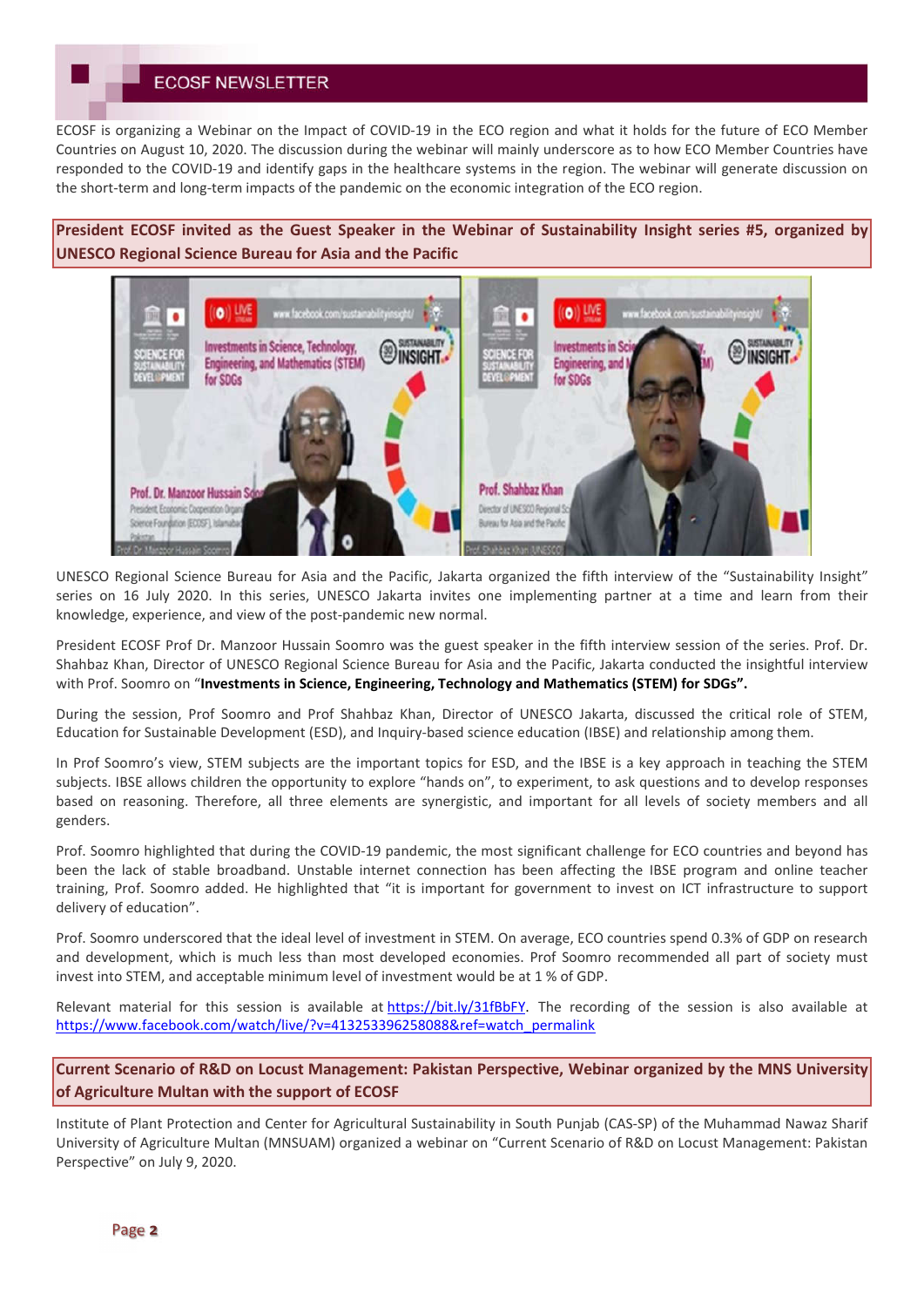**ECOSF NEWSLETTER** 



A number of experts within Pakistan and from abroad spoke on the occasion to highlight the research and development on locust management being undertaken in Pakistan. President ECOSF, Prof. Dr. Manzoor Hussain Soomro was one of the speakers. In his talk Dr. Soomro presented an overall situation of locust invasion in the ECO countries particularly of Iran, Pakistan and Turkey. He called for strengthening international collaboration to better study the behavioural patterns of Desert Locusts in relation to changing meteorological and climatic conditions and to adapt control and preparedness plans. Earlier Prof. Dr. Asif Ali Vice Chancellor, MNS University of Agriculture Multan welcomed the panelists and attendees, emphasizing on the need for local R&D.

During the webinar, many national and international agricultural experts, officials of relevant entities of provincial and federal government, representative of Food and Agricultural Organization (FAO) and research scientists deliberated on the issues and shared their research work and strategies to minimize the locust invasion in the region.



**President ECOSF joined the Official Launch of the SDG 6 Global Acceleration Framework by the United Nations**

The United Nations launched the SDG-6 Global Acceleration Framework during 2020 High-level Political Forum (#HLPF2020) that was held online on 9 July 2020. The SDG 6 Global Acceleration Platform is an interactive space for national governments and other actors to record their initiatives voluntarily undertaken to accelerate SDG implementation on water and sanitation initiatives.

During an online launch, Secretary General of UN António Guterres along with heads of UN DESA, FAO, UNESCO, UNEP, UNICEF, UN HABITAT, WHO, representatives of World Bank and a number of high official delegates, including the Foreign Minister of ECO Member- Tajikistan as well as the International Youth Parliament on Water participated in an online launch. On behalf of ECOSF, Prof. Dr. Manzoor Hussain Soomro President ECOSF also joined the online launch.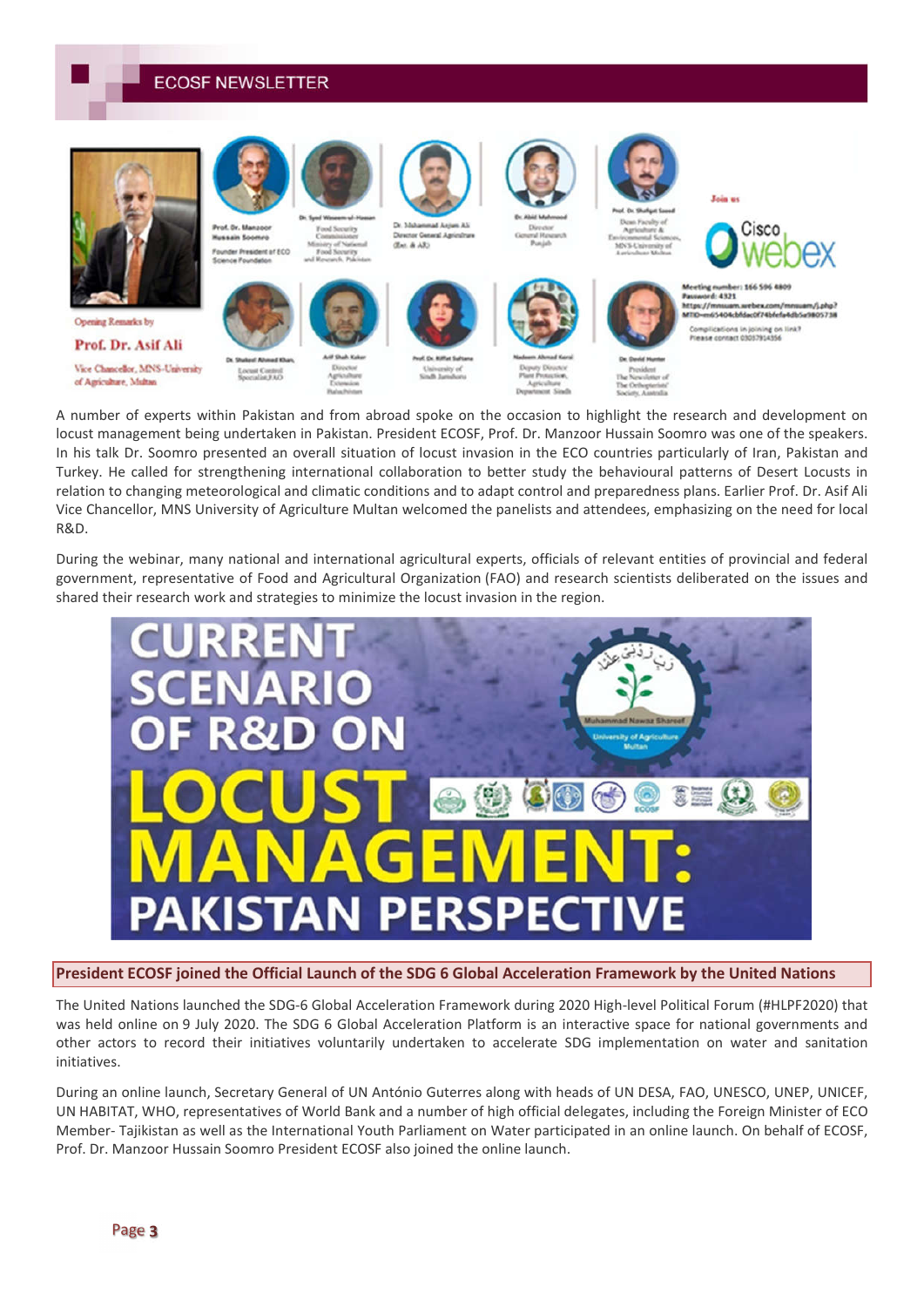**ECOSF NEWSLETTER** 

UN Secretary General António Guterres along with other delegates spoke on the importance of water, the effects of climate change and water education, trans-boundary water and use efficiency. The Global Acceleration Framework will expedite and facilitate implementation of SDG-6.



The SDG Acceleration Actions online database is a tool to help inspire and mobilize actions around the world to promote the implementation of the SDGs, as well as build resilience and bring inclusive recovery in the context of new realities post COVID-19, so that the global economy, planet and people we serve could emerge stronger together from the crisis.

The recorded session can of launch ceremony be accessed at

https://www.youtube.com/watch?v=cuu5x1hMtpM&feature=emb\_title

**High-Level Political Forum on Sustainable Development- Virtual Event at the United Nations: Pathways towards Universal Access to Resilient Connectivity in the LDCs and Landlocked Countries, President ECOSF joined in**



A virtual side event was held during the High-level Political Forum (#HLPF2020) on Sustainable Development entitled; **"Pathways towards Universal Access to Resilient Connectivity in the LDCs and Landlocked Countries"** on July 9, 2020. The virtual side event was organized by the UN Broadband Commission to highlight the significance of access to the broadband - and its importance during the current global crises like COVID-19.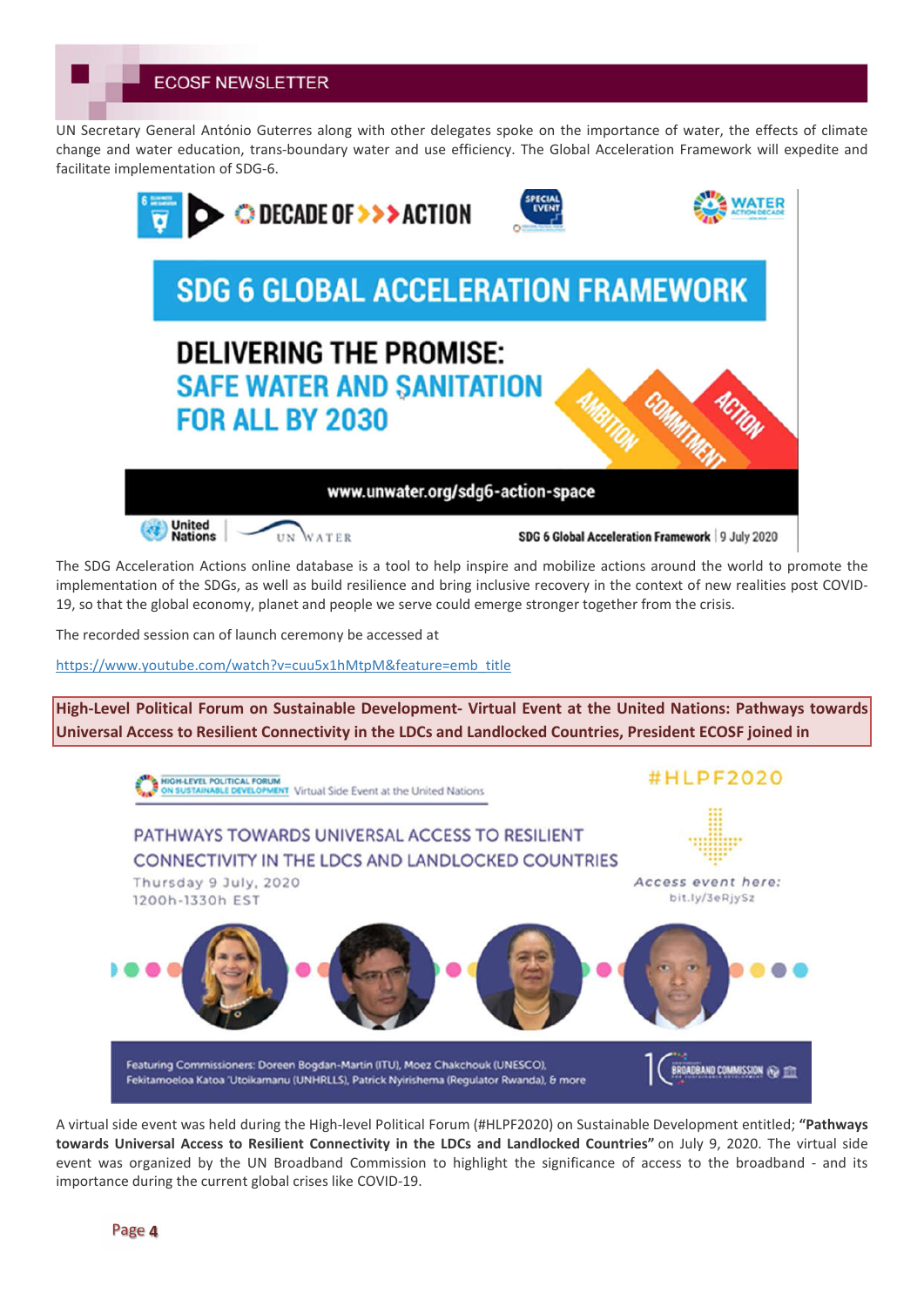The session highlighted best practices of public-private partnership and digital cooperation to enable connectivity for the most vulnerable populations and with emphasis on the specific needs of LDCs and landlocked countries. President ECOSF Prof. Dr. Manzoor Hussain Soomro participated in the webinar.

During the webinar, Director of the ITU Telecommunication Development Bureau, Doreen Bogdan-Martin (ITU) gave her opening remarks, while ITU Secretary-General Houlin Zhao (ITU) was the keynote speaker. In addition, Moez Chakchouk (UNESCO), Fekitamoeloa Katoa 'Utoikamanu (UNOHRLLS) and Patrick Nyirishema (Regulator, Rwanda) were amongst the panelists.

#### **HESI Special Event: Where Next? Reimagining Further Education for the Future**

On July 8, 2020, the Higher Education Sustainability Initiative (HESI) hosted special webinar on "**Where Next? Reimagining Further Education for the Future**" alongside the United Nations High-level Political Forum (#HLPF2020).

The webinar discussed the important role of Higher Education in educating the current and next generation of leaders, driving the research agenda for both the public and private sectors which plays a critical role in shaping the direction of national economies.

HESI Annual Conference at HLPF deliberated on how to redesign higher education in support of sustainable development, a green recovery, and regenerative pathways for education. The discussion provided valuable insights on how COVID-19 will affect the sector and what new ideas are being considered that can enable higher education to enable radical change and regeneration. On behalf of ECOSF, President Prof. Dr. Manzoor Hussain Soomro participated in the webinar.



# **Where Next? Redesigning Further Education for the Future**

Wednesday, 8 July 2020 8:00 - 10:00 AM EDT 10:15 EDT International Green Gown Awards



It is important to mention that Ms. Stefania Giannini, Assistant Director-General for Education, UNESCO, Her Excellency Mona Juul, President of the Economic and Social Council, Mr. Elliott Harris, Assistant Secretary-General for Economic Development and Chief Economist, UN Department of Economic and Social Affairs (UN DESA) were amongst the notable speakers during the webinar.

Recorded session is available to watch at

https://www.youtube.com/watch?time\_continue=11&v=KovZDueuIUA&feature=emb\_title

#### **Locust Control Strategies for Pakistan– Success Stories & New Approaches**

Pakistan is currently facing one of the worst locust plagues this century with an area over 57 million hectares already affected and threat of a further invasion from the Horn of Africa. Pakistan's government has declared the plague a national emergency as it impacts on Pakistan's economy and food security. The FAO, World Bank & Asian Develop Bank are among several donors providing technical and financial assistance to reduce the impact of the plague but only time will tell if the measures were adequate. .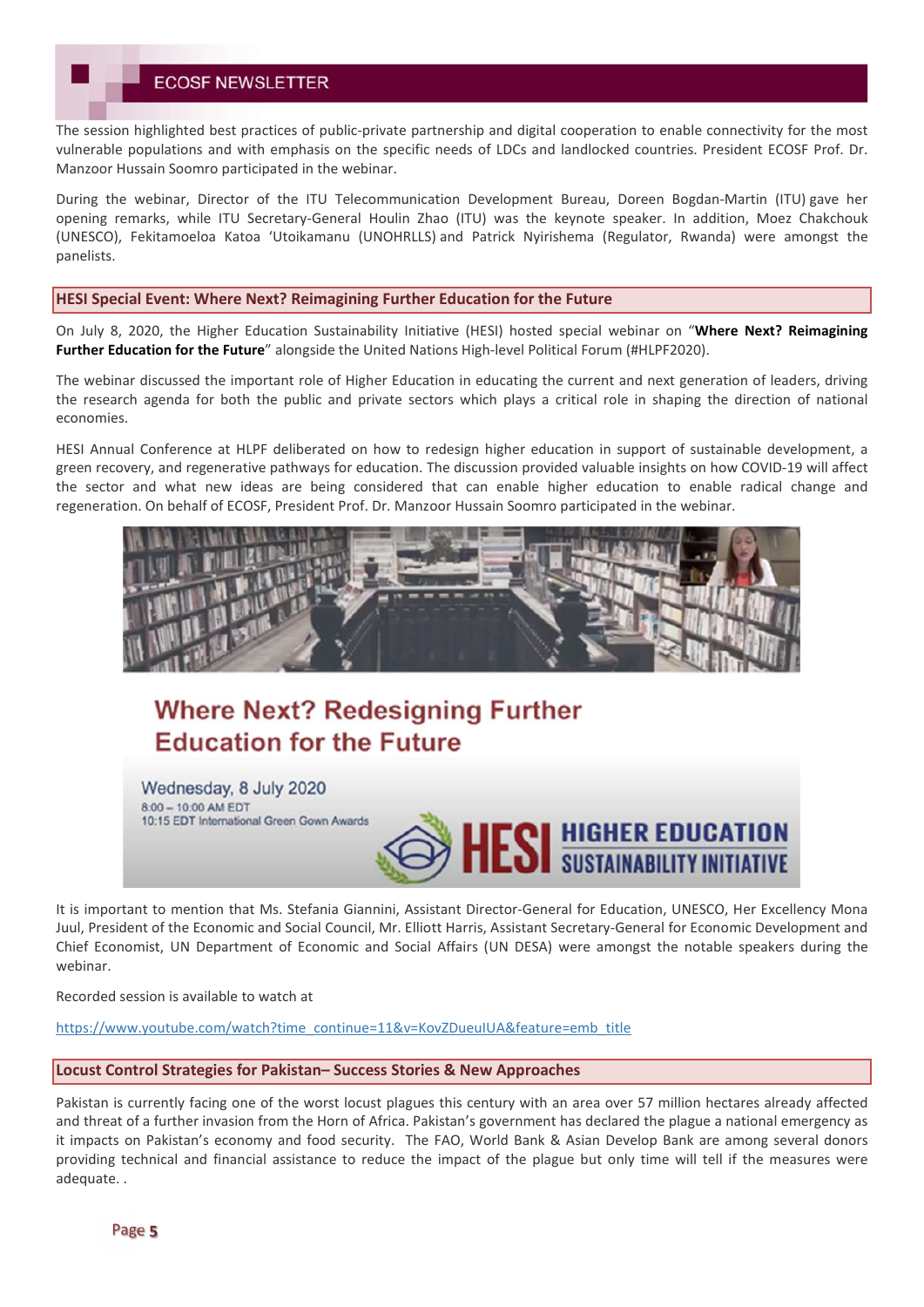Whilst current locust control measures, based on chemical insecticides, are somewhat limiting the damage, it is clear that this approach is not sustainable as it creates other challenges such as health risks, residues, environmental pollution, and loss of biodiversity. Concomitantly, the locust plague creates opportunities for Pakistan such as the opportunity to test new products and strategies for improved monitoring and control of locusts. Furthermore, Pakistan has the opportunity to spin out industries which could produce these novo products, tackling both current and future threats. In this regard, UK-Pakistan Science & Innovation Global Network (UPSIGN) with the support of ECO Science Foundation (ECOSF) organized a webinar and panel discussion where experts from around the world shared their experience of successfully controlling locusts as well as new approaches to control locusts in Pakistan.

The webinar speakers and panel members included Dr David Hunter (President, Orthopterists' Society & ADB Consultant on developing sustainable locust control strategies, Dr Belinda Luke (Senior Insect Pathologist & Team leader, CABI, UK), Prof. Tariq Butt (Natural Product Group, Swansea University, UK), Prof. Manzoor Soomro (President, Economic Cooperation Organization Science Foundation) and Dr Farooq Shah (General Secretary UPSIGN & CEO, Razbio Ltd., UK). The webinar attendees included researchers from leading agricultural universities of Pakistan, Research organizations including CABI, UK & Pakistan, NIBGE, PARC and representatives from Agricultural Extension services and industry.

Dr Farooq Shah briefed the attendees on current locust situation in Pakistan and its reliance on the use of chemical insecticides to control locust. He explained the negative impact of chemicals on human health, environment, and economy whilst stressing the urgent need to develop sustainable safe alternatives to chemical insecticides. The webinar speakers highlighted the importance of using environmentally friendly options such as biopesticides for the prevention and control of locust. Dr Hunter stated that fungal insect pathogens based bio pesticides have been used successfully in many countries particularly in Africa, therefore, its right time for Pakistan now to move away from harmful chemical insecticides and to incorporate biopesticides in locust control strategies. He also emphasized the need for developing biopesticides for other insect pests.

Dr Luke shared the success of a CBAI led project which helped to develop an insect pathogenic fungus for the control of locust in Africa, which is now commercially available in many countries. She highlighted the economic and environmental benefits of using biopesticides as opposed to chemical insecticides. Prof. Butt shared his experience in controlling insect pests using "stress & kill" and "Lure & kill" strategy using combination of semiochemicals and biopesticides. He emphasised that these innovative strategies improve the overall control of insect pests and concomitantly reduce or even eliminate the use of chemical insecticides. Dr Owen Jones of Lisk & Jones Consultants Ltd added that use semiochemicals could help improve monitoring and targeted insect control.

Prof. Soomro highlighted the importance of engaging with key stakeholders and policy makers to improve locust control strategy and adopt novel technologies discussed in the webinar. Attendees appreciated the cutting edge knowledge and expertise shared by the speakers and panel members. The webinar not only raised the awareness of novel technologies/strategies for the locust control but also offered a platform for UK and Pakistan based academia and industrial partner to form collaborative networks for the establishment of biopesticides research and capacity building in Pakistan.

#### **China-Pakistan Workshop- Use of Artificial Intelligence against COVID-19 held**

Considering the challenges of current pandemic, Pakistan and China are working together to overcome the difficulties of COVID-19 especially in Pakistan. In this regard, Beijing Technology and Business University (BTBU), Beijing China and Pakistan Scientific and Technological Information Centre (PASTIC) Islamabad have planned to organize a series of joint online Science Workshops to help scientists and engineers to fight COVID-19 using new technologies. These workshops are sponsored by the Embassy of

People's Republic of China in Islamabad, Embassy of Islamic Republic of Pakistan in Beijing, China Centre for International Science and Technology Exchange (CISTE) at BTBU and the Beijing Association for Science and Technology (BAST).

The first workshop of the series titled, "Use of Artificial Intelligence against COVID-19" was held on July 23, 2020. Prof. **Zheng Wenhog,** Vice President of BTBU in his opening remarks welcomed the participants and appreciated the organisers for holding the workshop on

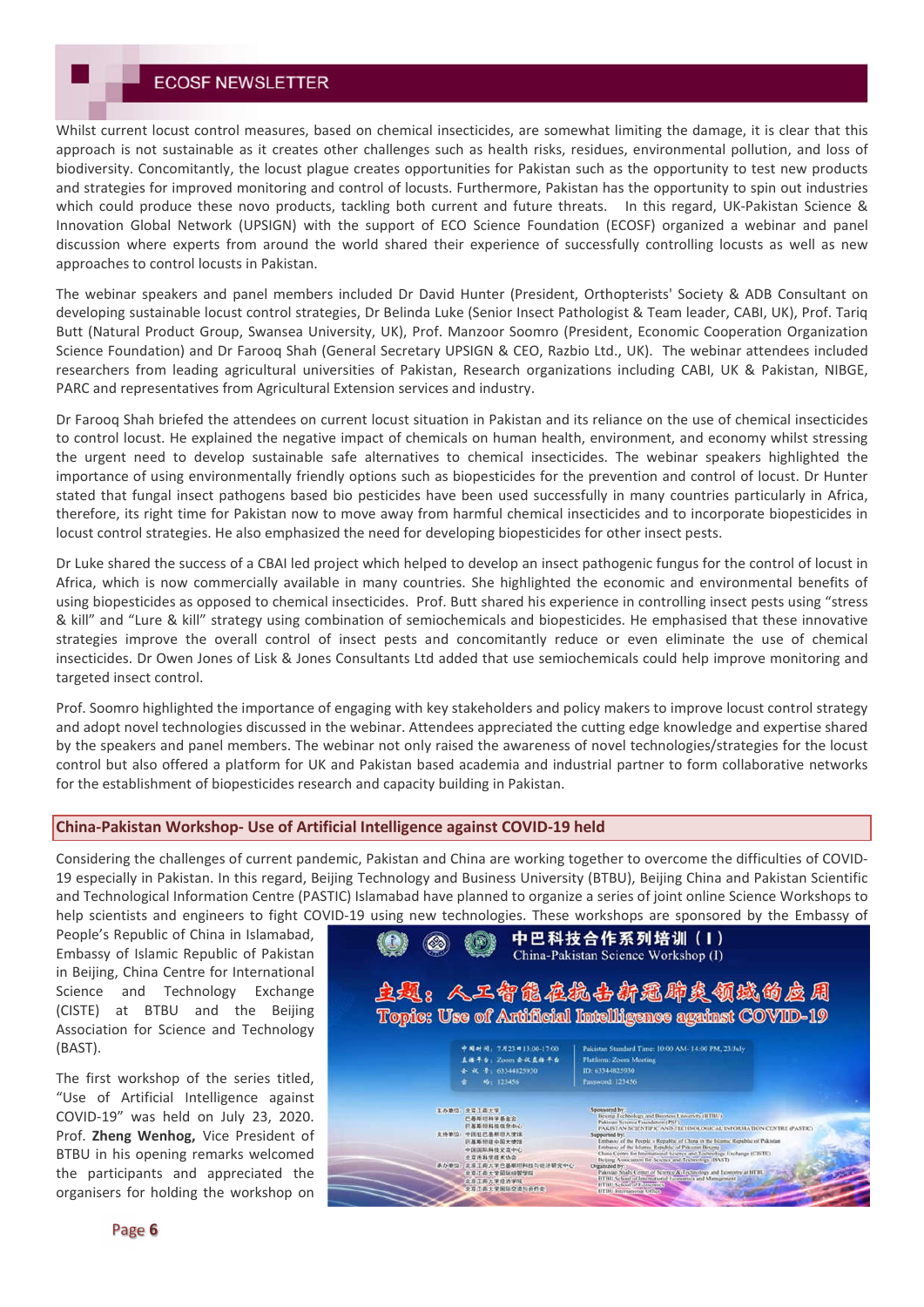this very important issue. Mr. Muhammad Suleman, Education Attaché, Embassy of Pakistan Beijing in his remarks applauded the efforts of the organisers and said that both the countries always stand side by side in every difficult moment and same cooperation is continuing in dealing with COVID-19 pandemic. **Prof. Dr. Muhammad Akram Sheikh,** Director General, PASTIC in his speech also thanked the participants for their keen interest in the workshop and highlighted the main objective of the workshop; viz., to promote China-Pakistan bilateral research in S&T and capacity building of Pakistani scientists, researchers, technologies, healthcare professionals in the use of modern technologies in the fight against COVID-19.

The workshop comprised of two lectures from **Prof. Chen Wei,** Deputy Director, State Key Lab of CAD&CG Zhejiang and **Prof. Zhang Zike** from Alibaba University School, Hangzhou Normal University. Prof. Wei talked about the Data Visualisation and its application in fight against pandemic. In the second lecture, Prof. Zike talked about the role of big and small data on COVID-19 in China. He shared his experience on how the Chinese government collected the data from different resources, analysed it and responded on the results of analysis during the pandemic days. He highlighted how infections were traced and measures taken to restrict the outflow from infected areas using machine learning and artificial intelligence; which helped to contain the spread of virus in China.

It is pertinent to mention that ECOSF and BTBU are also collaborating for promotion of STI under Belt & R oad Initiative of China; and upon the invitation of BTBU and PASTIC, ECOSF team led by President Prof. Manzoor Soomro and Scientific Officer Mr. Khalil Raza, Assistant Director Programmes Mr. Ghulam Abbas and IT Specialist Mr. Bilal Mehmood attended the workshop. Prof. Soomro in his comments appreciated the organizers for conducting such an informative workshop on futuristic technology. ECOSF-BTBU joint activities will also begin soon.

# **Education in a post-COVID world: Nine ideas for public action**

COVID-19 pandemic has severely hit every sector of society including education of 1.5 billion students throughout the world and it has shined a harsh light on the vulnerabilities and challenges humanity faces. In this context, International Commission on Futures of Education UNESCO has prepared a report entitled "Education in a post-COVID world: Nine ideas for public action". The report presents nine key ideas for navigating through the COVID-19 crisis and its aftermath.

It is evident that we cannot return to the world as it was before. One of the strongest messages in the report is that our common humanity necessitates global solidarity. We cannot accept the levels of inequality that have been permitted to emerge on our shared planet. It is particularly important that the world supports developing countries with investment in 21st century education infrastructures; this will require the mobilization of resources and support from developed countries, in particular with debt cancellation, restructuring, and new financing.



**Read More:** http://ecosf.org/Nine-ideas

**ECOSF participated in webinar on "COVID-19 and its Relationship with Nature – Build Back Better" organized by the UNESCO and WWF Pakistan**

Webingr: COVID-19 and its **Relationship with Nature-Build Back Better** 





Tuesday, 21 July 2020 at 10.00 am (Pakistan Standard Time)

UNESCO Pakistan in Collaboration with WWF Pakistan organized a Webinar on "COVID-19 and its Relationship with Nature – Build Back Better" on July 21, 2020. The objective of this webinar was to recognize the important linkage between the mismanagement of biodiversity and ecosystems and the risks of pandemics and infectious diseases to humans. On behalf of the ECOSF, President Prof. Dr. Manzoor Hussain Soomro along with his team participated in the webinar. ECOSF is an Observer/Stakeholder of the Intergovernmental Science Policy Platform on Biodiversity and Ecosystem Services (IPBES) and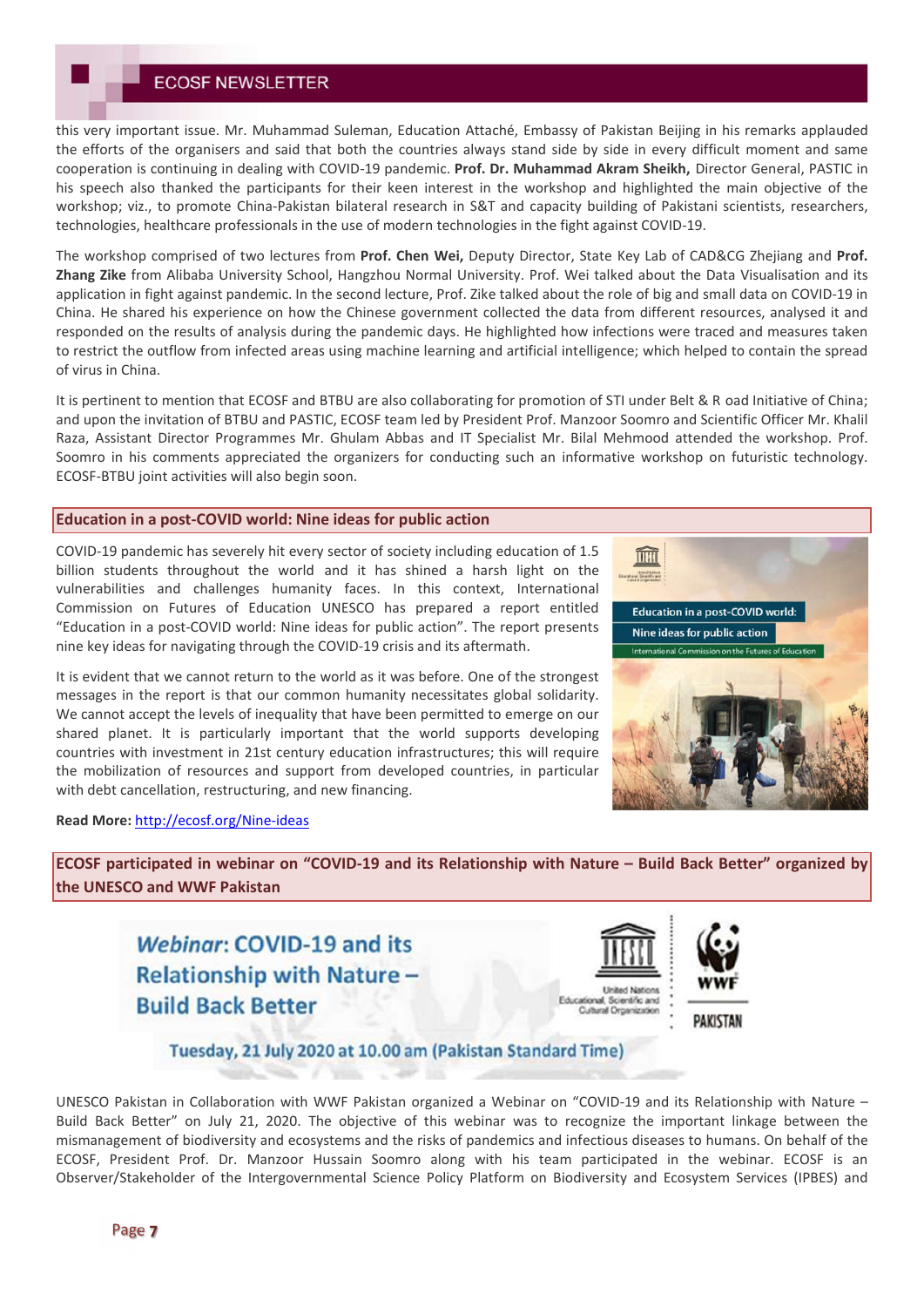promotes the approach being advocated by the IPBES and the concept of the Man and Biosphere (MAB) Programme of UNESCO for conservation and sustainable use of biodiversity.

Ms. Patricia McPhillips Director UNESCO Office Pakistan gave her welcoming remarks and highlighted the role of UNESCO in the global fight against the COVID-19. Dr. Hammad Naqi Khan, Director General WWF Pakistan underlined the important role of ecology and biodiversity to ensure the protection and growth of a healthy, globally biodiverse planet.

Prof. Dr. Zabta Shinwari, Vice Chair of the World Commission on the Ethics of Scientific Knowledge and Technology (COMEST) stressed over the need to dispel the misinformation and pseudoscience while promoting ethical responsibility to fight global pandemic. Dr. Ejaz Ahmed Director ECO Logical Ltd. emphasized that there is dire need to address the root causes of zoonotic diseases by respecting the ecosystem and not encroaching the biospheres of other animal species.

Prof. Dr. Bilquees Gul, Director Institute of Sustainable Halophyte Utilization, University of Karachi and Dr. Babar Khan, Director (Wildlife) WWF Pakistan also spoke during the webinar. The discussion was moderated by Ms. Nazifa Butt Manager, Climate and Energy Programme at WWF.

**President ECOSF participated in a Webinar Series on" Innovation and Entrepreneurship" jointly organized by PIDE and PIF**

Pakistan Institute of Development Economics (PIDE) and Pakistan Innovation Foundation (PIF) organized a joint webinar on" Innovation and Entrepreneurship" on 15 July 2020. Purpose of the webinar series on Innovation and Entrepreneurship is to explore the underpinnings and factors of successful regional models in more rigorous manner and to generate national dialogue and research programme on the subject .The webinar was moderated by Dr. Naadeem ul Haque– the Vice Chancellor of PIDE. On behalf of ECOSF, President Prof. Dr. Manzoor Hussain Soomro participated in the webinar.

Mr. Ernesto Sirolli, Thought Leader, Social Entrepreneur and Founder of Sirolli Institute started of the discussion saying that incubation system primarily needs an enterprise facilitator which is a key to create a sustainable and innovation system for any community or business.



Mr. Imtiaz Rastgar, Chairman, Rastgar Group of Industries highlighted the importance of setting up the local clusters for innovation. He said there are many small and medium level industrial units but there is lack of guidance to help them transform into making refine products.

Mr. Zia Imran, Center for Economic Research in Pakistan (CERP) stressed over promoting trendsetters and success stories of innovation and entrepreneurship, as these attributes cannot be taught but learnt by observing the successful models.

Dr. Athar Osama, Founder /CEO Pakistan Innovation Foundation and INNOventure Global (Pvt. Ltd) concluded that clusters are primarily result of organic innovation, government can try to facilitate a cluster but cannot create a cluster on its own.

The recording of the session is available at https://www.youtube.com/watch?v=2esjKLXcauI

# **UN DESA webinar on Partnerships against COVID-19 - building back better together to advance the 2030 Agenda**

The United Nations Sustainable Development Group recently launched a framework for UN's urgent socio-economic support to countries and societies in the face of COVID-19. To advise the work of the 2030 Agenda Partnership Accelerator, a webinar was organized on Partnership against COVID-19 – Building Back together to advance the 2030 Agenda on 7 July 2020. On behalf of ECOSF, President ECOSF Prof. Dr. Manzoor Hussain Soomro participated in the webinar.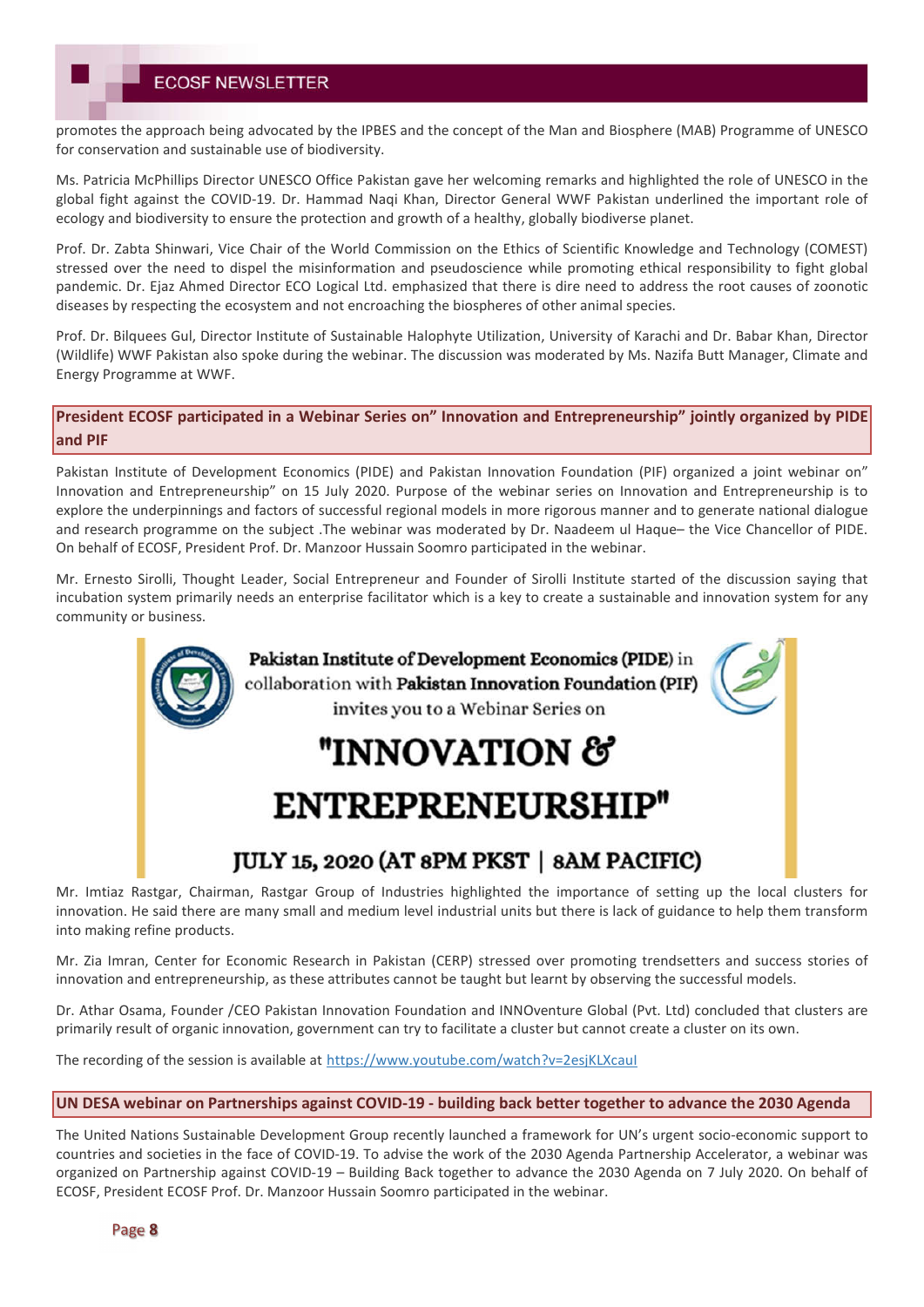**Partnerships against COVID-19 Building back better together to advance** the 2030 Agenda 7 July 2020 - 08.00 - 09.00 EST







It was moderated by Mr. Darian Stibbe, Executive Director, the Partnering Initiative while the panelists included:

- Fatmir Bitiqi, Special Advisor at the Cabinet of the President of the Government of North Macedonia
- Christine N. Umutoni, Resident Coordinator, Mauritius and Seychelles
- Gabriela Ocampo, United Nations Global Compact
- Kingsley Opoku Amaning, Resident Coordinator, Liberia
- Scott Ratzan, Business Partners for Sustainable Development
- Parfait Eloundou-Enyegue, Professor and Department Chair of Development Sociology, Cornell University.

The discussion during the webinar centered around the ideas as to how partnerships can help assist in particular developing countries to address the COVID-19 crisis and its aftermath and promote synergies between key sectors, including the scientific and technological community and the private sector.

Recording of the webinar can be accessed at https://www.youtube.com/watch?v=uHV6Sqv53K8&feature=emb\_title

#### **ECOSF participated in a webinar on "Energy Investments and Planning" organized by PIDE**

Pakistan Institute of Development Economics (PIDE) organized a webinar on Energy Investments & Planning on July 3, 2020. The discussion during the webinar cantered on issues of energy system planning and the sustainable financing and investments in Pakistan.

The webinar was moderated by Dr. Nadeem ul Haque Vice Chancellor PIDE. Mr. Syed Akhtar Ali, Former Member (Energy) Planning Commission, Mr. Waqas Bin Najib Member (Energy) Planning Commission, and Ms. Afia Malik Senior Research Economist participated as the guest speakers. On behalf of ECOSF, President ECOSF Prof. Dr. Manzoor Hussain Soomro and Engr. Khalil Raza Scientific Officer ECOSF participated in the webinar.



**ENERGY INVESTMENTS &** 

Moderator: Dr. Nadeem ul Haque (VC, PIDE)

Syed Akhtar Ali enumerated number of challenges that exists in the energy system planning. Due to lack of Integrated energy planning, Pakistan faces great challenges in determining the adequate energy requirements. It is because of these reasons that Pakistan is facing another crisis of over supply while previously it suffered due to the deficit crisis.

PIDE)